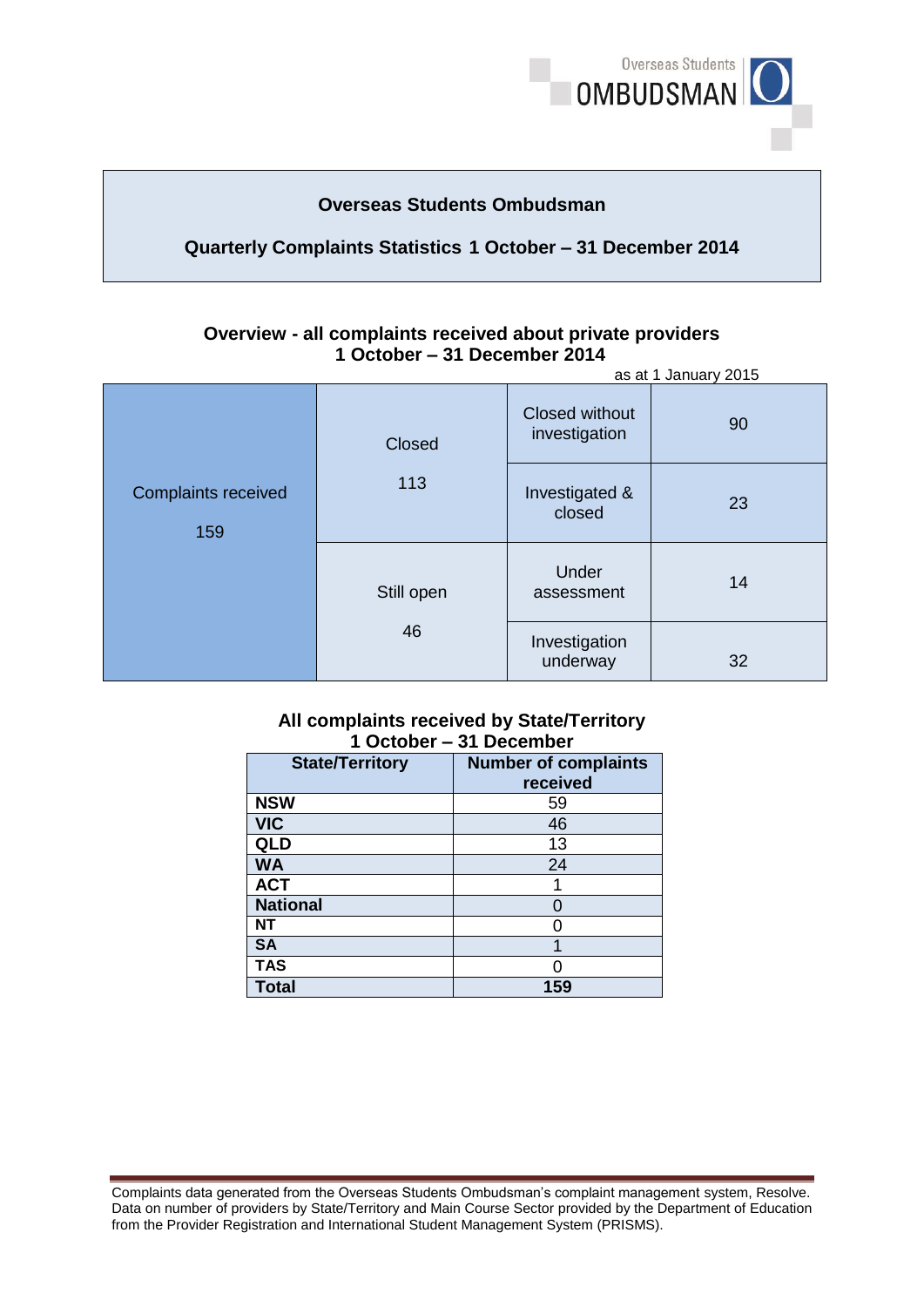

## **Private registered providers within OSO jurisdiction as at 1 January 2015**

| <b>State/Territory</b> | <b>Number of private</b><br><b>CRICOS providers in</b><br><b>OSO</b> jurisdiction |
|------------------------|-----------------------------------------------------------------------------------|
| <b>NSW</b>             | 255                                                                               |
| <b>VIC</b>             | 238                                                                               |
| QLD                    | 240                                                                               |
| <b>WA</b>              | 84                                                                                |
| <b>TAS</b>             | 10                                                                                |
| <b>ACT</b>             | 11                                                                                |
| NΤ                     | 5                                                                                 |
| <b>SA</b>              | 90                                                                                |
| <b>NATIONAL</b>        | 30                                                                                |
| <b>Total</b>           | 963                                                                               |

### **1 October – 31 December Investigations completed, by education sector**

| <b>Sector</b>                | <b>Number</b> of<br>investigations<br>completed | <b>Number of</b><br>providers in OSO<br>jurisdiction by<br><b>PRISMS 'main</b><br>course sector' |
|------------------------------|-------------------------------------------------|--------------------------------------------------------------------------------------------------|
| <b>ELICOS</b>                | 12                                              | 96                                                                                               |
| <b>Higher Education</b>      | 19                                              | 71                                                                                               |
| Non-Award/other <sup>1</sup> | 9                                               | 11                                                                                               |
| <b>Schools</b>               | 3                                               | 414                                                                                              |
| <b>VET</b>                   | 32                                              | 371                                                                                              |
| Total                        | 75                                              | 963                                                                                              |

 $\overline{1}$ 

 $1$  Of the investigated complaints in the non-award other sector field 5 related to non AQF award ELICOS courses, three to foundation courses and one to an unspecified category.

Complaints data generated from the Overseas Students Ombudsman's complaint management system, Resolve. Complaints data generated from the Overseas Students Ombudsman's complaint management system, Resolve.<br>Data on number of providers by State/Territory and Main Course Sector provided by the Department of Education from the Provider Registration and International Student Management System (PRISMS).